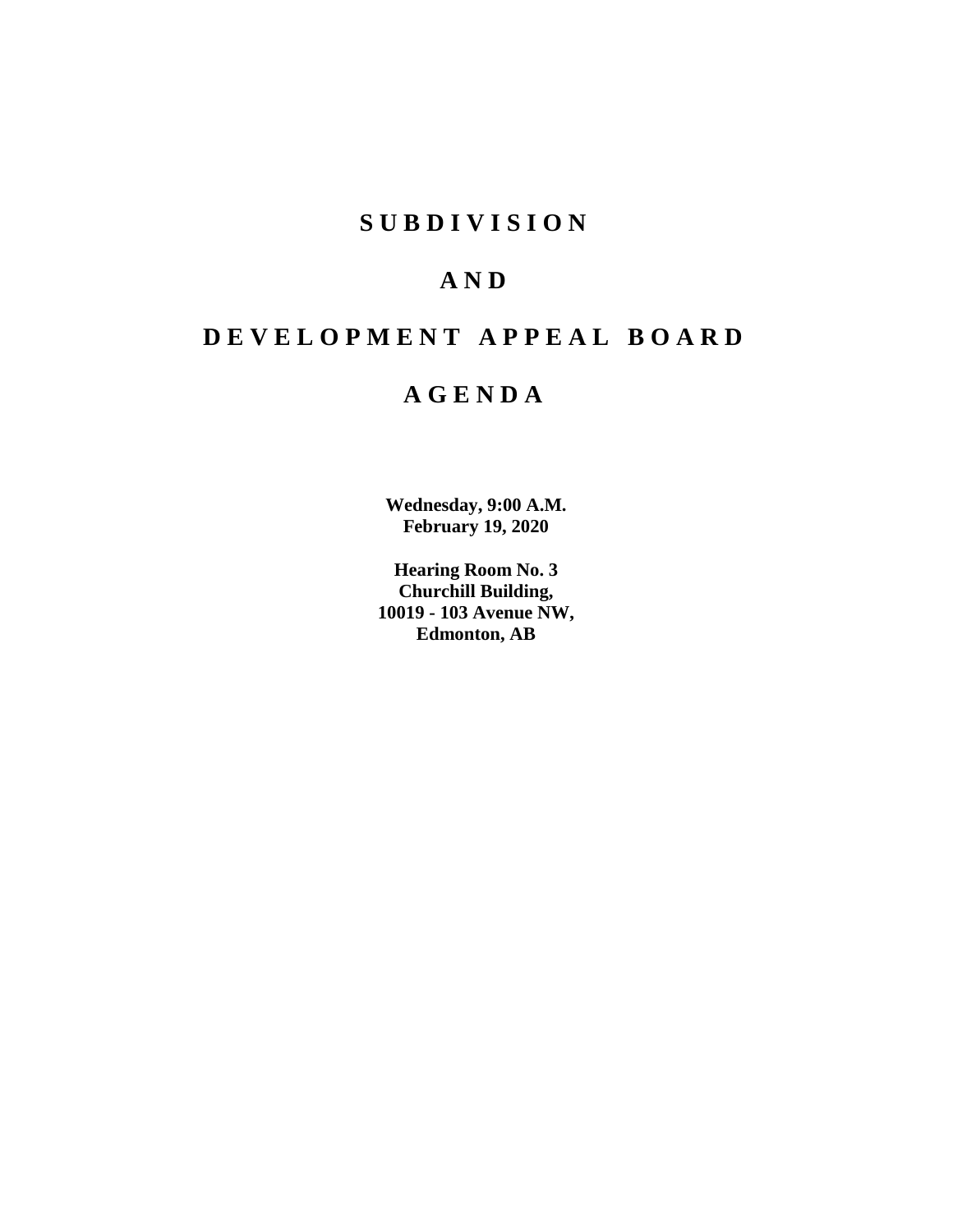## **SUBDIVISION AND DEVELOPMENT APPEAL BOARD HEARING ROOM NO. 3**

| <b>TO BE RAISED</b> |                                   |                                                                                                                               |
|---------------------|-----------------------------------|-------------------------------------------------------------------------------------------------------------------------------|
| 9:00 A.M.           | SDAB-D-20-003                     | Leave as built a Semi-Detached House                                                                                          |
|                     | Postponed to April 15 or 16, 2020 | 9717 - 81 Avenue NW<br>Project No.: 340519935-002                                                                             |
|                     |                                   |                                                                                                                               |
| NOTF:               |                                   | Unless otherwise stated, all references to "Section numbers" refer to<br>the authority under the Edmonton Zoning Bylaw 12800. |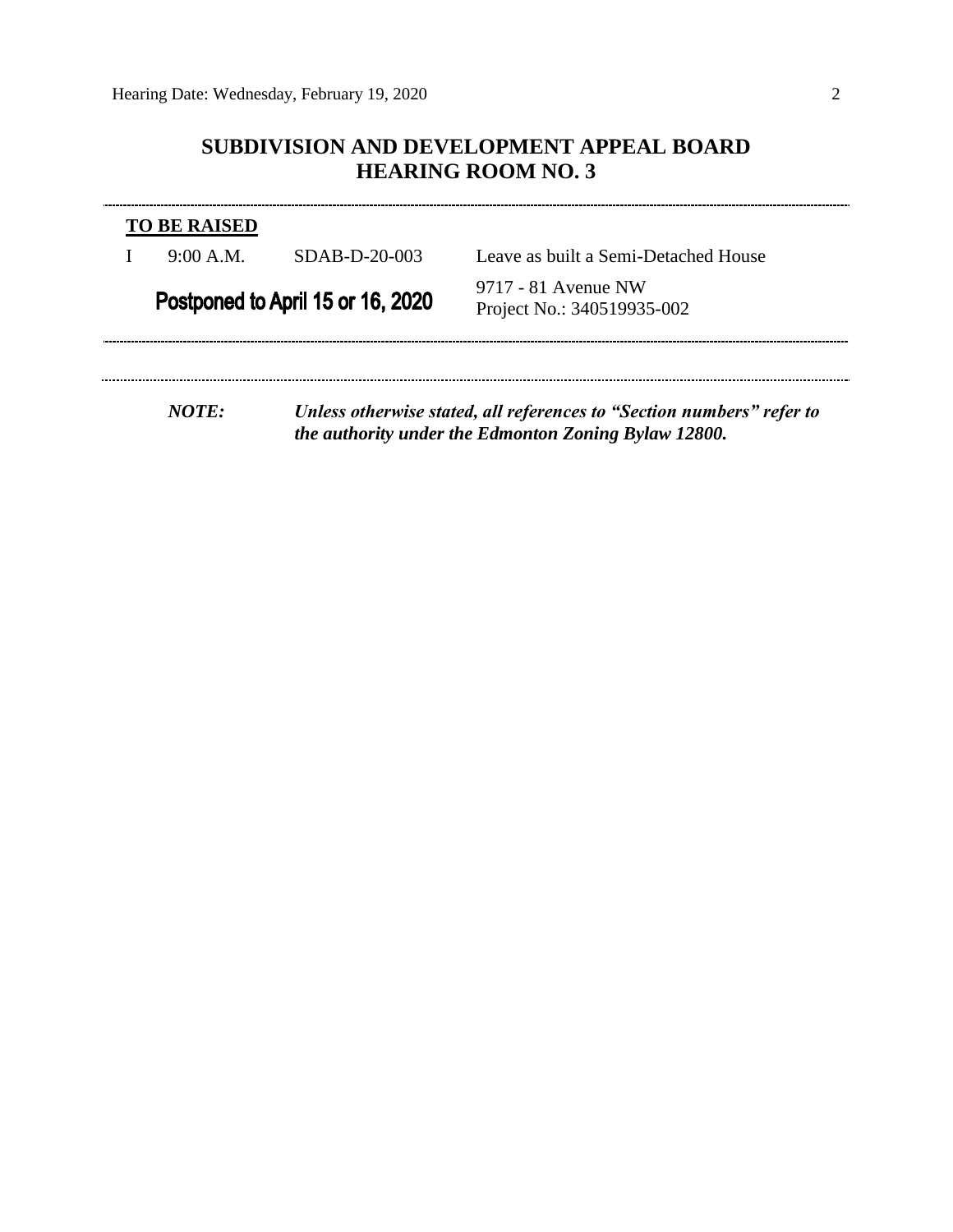### **TO BE RAISED**

#### ITEM I: 9:00 A.M. FILE: SDAB-D-20-003

### AN APPEAL FROM THE DECISION OF THE DEVELOPMENT OFFICER

APPELLANT:

APPLICATION NO.: 340519935-002

DECISION OF THE DEVELOPMENT AUTHOR<sub>O</sub>Y: Refused

DECISION DATE:  $\frac{1}{2}$  November 19, 2019

DATE OF APPEAL:  $\bullet$  December 7, 2019

MUNICIPAL DESCRIPTION OF SUBJECT PROPERTY: 9717 - 81 Avenue NW

APPLICATION  $T O_{\Omega}$  Leave as built a Semi-Detached House

LEGAL DESCRIPTION: Plan 2700R Blk 55 Lot 14

ZONE: RF3 (Small Scale Infill Development Zone)

OVERLAY: Mature Neighbourhood Overlay

STATUTORY PLAN: Ritchie Neighbourhood Improvement Plan / Area Redevelopment Plan

#### *Grounds for Appeal*

The Appellant provided the following reasons for appealing the decision of the Development Authority:

> The Development officer decision is prejudicial. The Applicant is willing to address any concerns the development officer may have in granting the decision. The area is high density area and require housing.

## *General Matters*

#### **Appeal Information:**

**The Subdivision and Development Appeal Board made and passed the following motion on January 9, 2020:**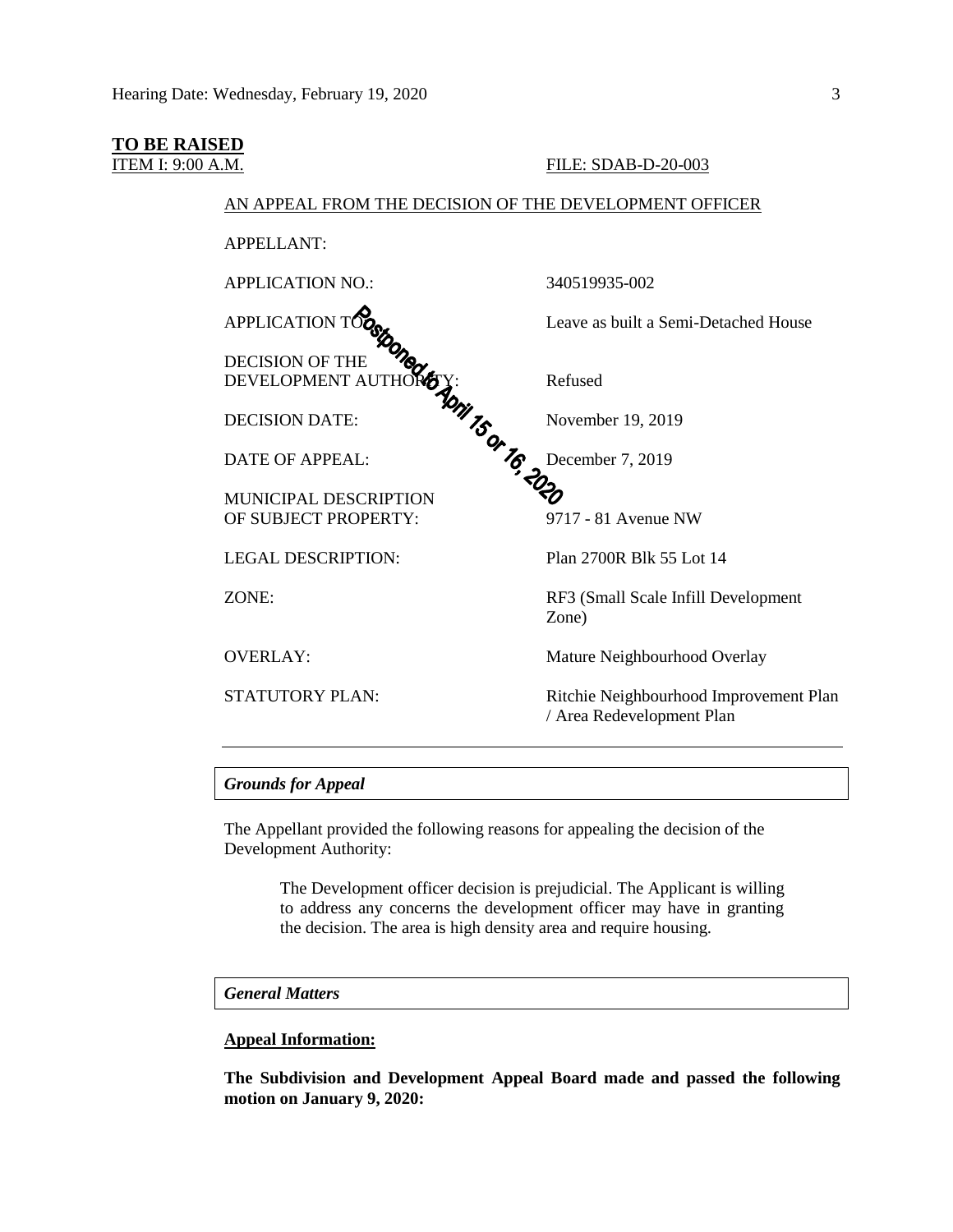#### **"That the appeal hearing be scheduled for February 19 or 20, 2020 at the request of the Appellant."**

The *Municipal Government Act*, RSA 2000, c M-26 states the following:

#### **Grounds for Appeal**

**685(1)** If a development authority

- (a) fails or refuses to issue a development permit to a person,
- (b) issues a development permit subject to conditions, or
- (c) issues an order under section 645,

the person applying for the permit or affected by the order under section 645 may appeal to the subdivision and development appeal board.

### **Appeals**

**686(1)** A development appeal to a subdivision and development appeal board is commenced by filing a notice of the appeal, containing reasons, with the board,

- (a) in the case of an appeal made by a person referred to in section 685(1)
	- (i) with respect to an application for a development permit,
		- (A) within 21 days after the date on which the written decision is given under section 642, […]

#### **Hearing and Decision**

**687(3)** In determining an appeal, the subdivision and development appeal board

…

- (a.1) must comply with the land use policies;
- (a.2) subject to section 638, must comply with any applicable statutory plans;
- (a.3) subject to clauses (a.4) and (d), must comply with any land use bylaw in effect;
- (a.4) must comply with the applicable requirements of the regulations under the *Gaming, Liquor and Cannabis Act* respecting the location of premises described in a cannabis licence and distances between those premises and other premises;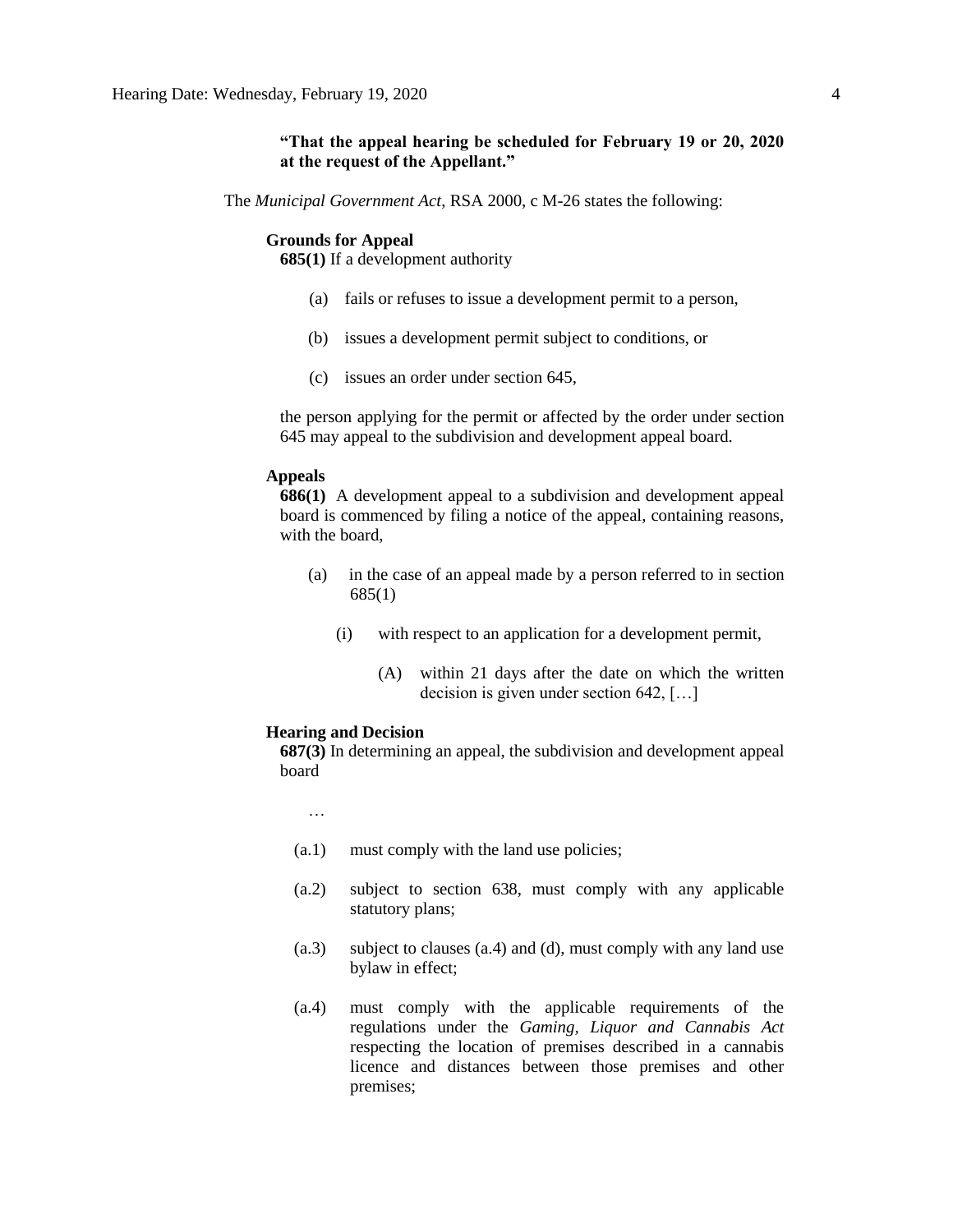…

- (c) may confirm, revoke or vary the order, decision or development permit or any condition attached to any of them or make or substitute an order, decision or permit of its own;
- (d) may make an order or decision or issue or confirm the issue of a development permit even though the proposed development does not comply with the land use bylaw if, in its opinion,
	- (i) the proposed development would not
		- (A) unduly interfere with the amenities of the neighbourhood, or
		- (B) materially interfere with or affect the use, enjoyment or value of neighbouring parcels of land,

and

(ii) the proposed development conforms with the use prescribed for that land or building in the land use bylaw.

#### **General Provisions from the** *Edmonton Zoning Bylaw:*

Under section 140.2(7), **Semi-detached Housing** is a **Permitted Use** in the **(RF3) Small Scale Infill Development Zone.**

Under section 7.2(7), **Semi-detached Housing** means:

development consisting of a building containing two principal Dwellings joined in whole or in part at the side or rear with neither of those Dwellings being placed over another in whole or in part. Each principal Dwelling has separate, individual, and direct access to ground level. This type of development is designed and constructed as two Dwellings at the time of initial construction of the building. This Use does not include Duplexes.

Section 140.1 states that the **General Purpose** of **(RF3) Small Scale Infill Development Zone** is "to provide for a mix of small scale housing."

Section 814.1 states that the **General Purpose** of the **Mature Neighbourhood Overlay** is:

to regulate residential development in Edmonton's mature residential neighbourhoods, while responding to the context of surrounding development, maintaining the pedestrian-oriented design of the streetscape, and to provide an opportunity for consultation by gathering input from affected parties on the impact of a proposed variance to the Overlay regulations.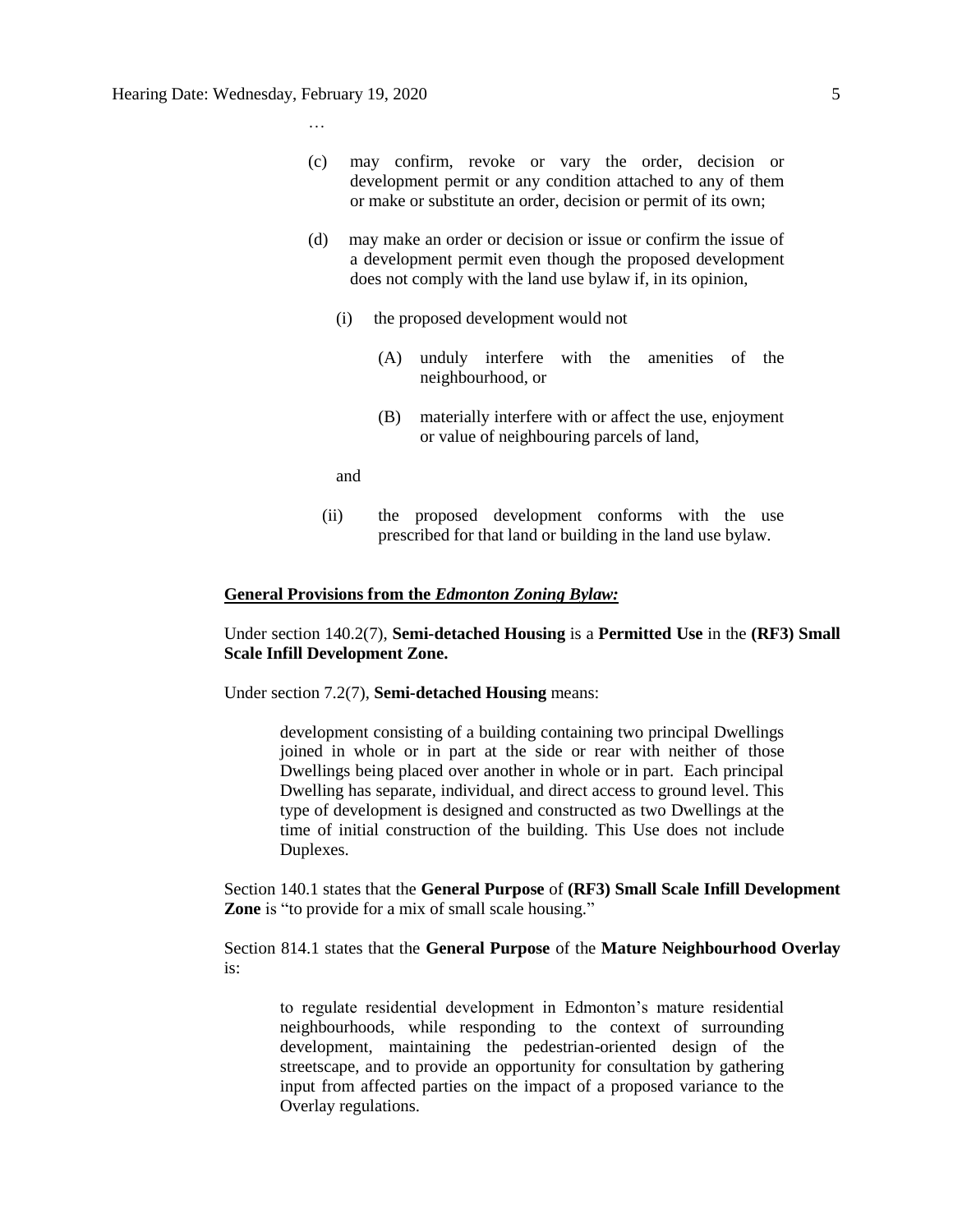## *Side Setback*

Section 814.3(3)(a) states "where the Site Width is  $12.0 \text{ m}$  or less, the minimum required setback shall be  $1.2 \text{ m}$ ."

Under section 6.1, **Side Setback** means:

the distance that a development or a specified portion of it, must be set back from a Side Lot Line. A Side Setback is not a Side Yard, Amenity Space or Separation Space.



#### **Development Officer's Determination**

**The minimum required Side Setback shall be 1.2 m. (Reference Section 814.3(3.)(a.))**

**Existing: 0.7 m Deficient by: 0.5 m** [unedited]

## *Community Consultation*

Section 814.5(1) states the following with respect to Proposed Variances:

When the Development Officer receives a Development Permit Application for a new principal building, or a new Garden Suite that does not comply with any regulation contained within this Overlay, or receives a Development Permit for alterations to an existing structure that require a variance to Section 814.3(1), 814.3(3), 814.3(5) and 814.3(9) of this Overlay: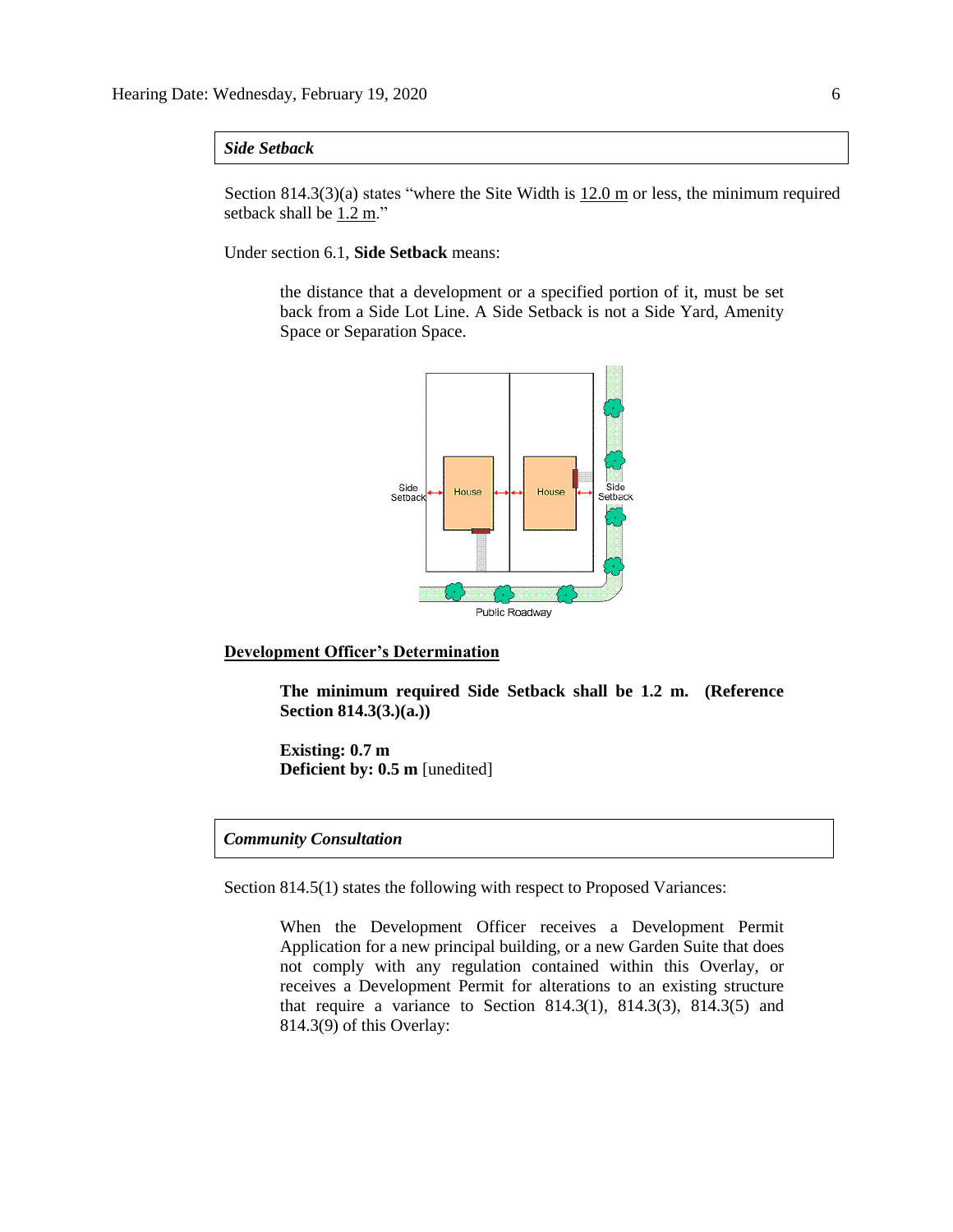- a. the Development Officer shall send notice, to the recipient parties specified in Table 814.5(2), to outline any requested variances to the Overlay and solicit comments directly related to the proposed variance;
- b. the Development Officer shall not render a decision on the Development Permit application until 21 days after notice has been sent, unless the Development Officer receives feedback from the specified affected parties in accordance with Table 814.5(2); and
- c. the Development Officer shall consider any comments directly related to the proposed variance when determining whether to approve the Development Permit Application in accordance with Sections 11.3 and 11.4.

#### Section 814.5(2) states:

|        | Tier #   Recipient Parties                                                                                                                                                                                                                            | <b>Affected Parties</b> | <b>Regulation of this Overlay</b><br>to be Varied |
|--------|-------------------------------------------------------------------------------------------------------------------------------------------------------------------------------------------------------------------------------------------------------|-------------------------|---------------------------------------------------|
| Tier 3 | The municipal address The assessed owners<br>and assessed owners of of the land Abutting<br>the land Abutting the the Site of the<br>Site of the proposed proposed<br>development and the development<br>President of each<br><b>Community League</b> |                         | $814.3(3)$ – Side Setbacks                        |

## Notice to Applicant/Appellant

Provincial legislation requires that the Subdivision and Development Appeal Board issue its official decision in writing within fifteen days of the conclusion of the hearing.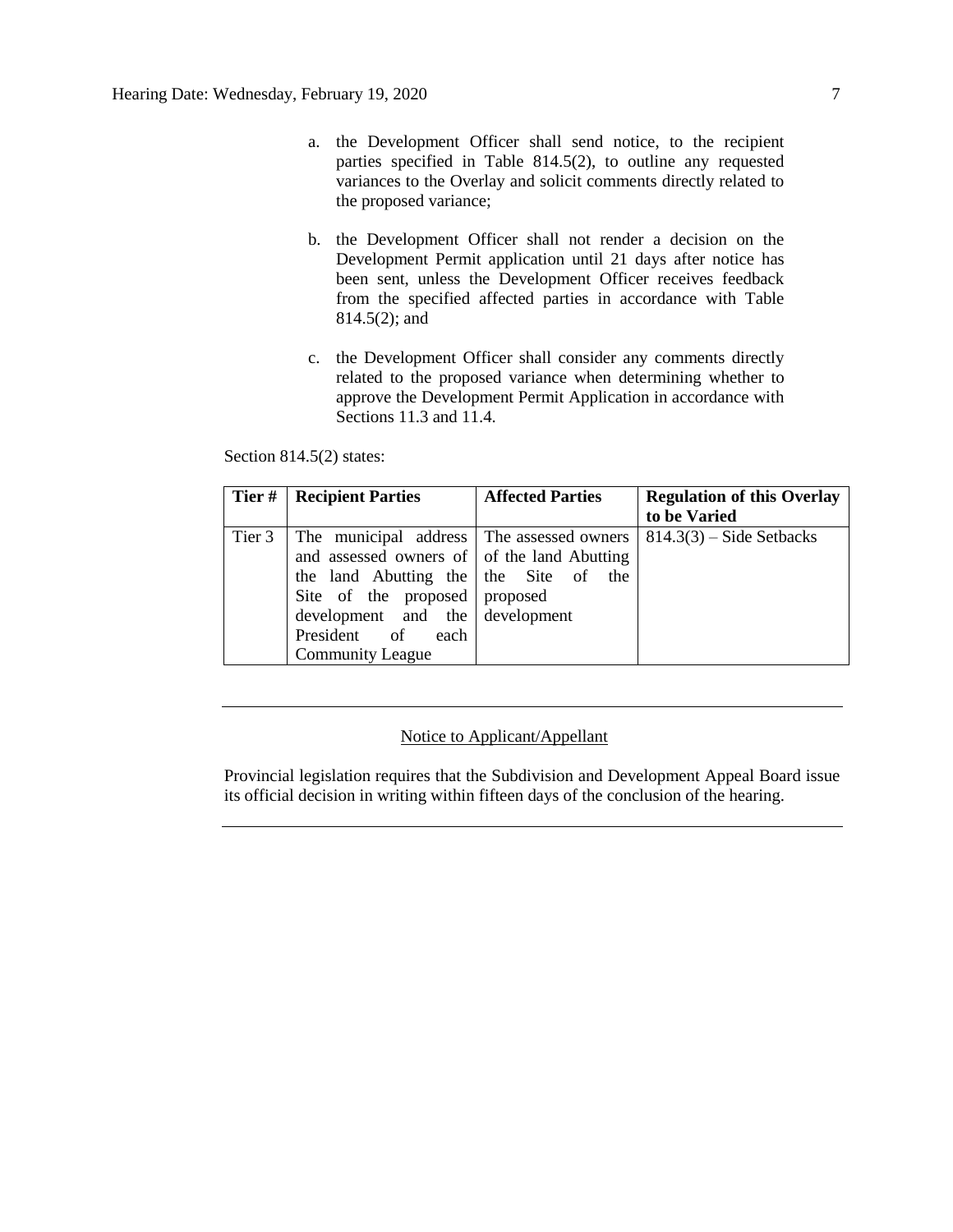|                                                                                                 |                                                                                     |                                               |                                           | Project Number: 340519935-002<br><b>Application Date:</b><br>SEP 23, 2019                                                     |  |  |  |  |
|-------------------------------------------------------------------------------------------------|-------------------------------------------------------------------------------------|-----------------------------------------------|-------------------------------------------|-------------------------------------------------------------------------------------------------------------------------------|--|--|--|--|
| <b>Umonton</b>                                                                                  |                                                                                     |                                               |                                           | Printed:<br>November 19, 2019 at 11:04 AM<br>Page:                                                                            |  |  |  |  |
|                                                                                                 |                                                                                     | <b>Application for</b>                        |                                           |                                                                                                                               |  |  |  |  |
| <b>Minor Development Permit</b>                                                                 |                                                                                     |                                               |                                           |                                                                                                                               |  |  |  |  |
| This document is a Development Permit Decision for the development application described below. |                                                                                     |                                               |                                           |                                                                                                                               |  |  |  |  |
| Applicant                                                                                       |                                                                                     | Property Address(es) and Legal Description(s) |                                           |                                                                                                                               |  |  |  |  |
|                                                                                                 |                                                                                     |                                               | 9717 - 81 AVENUE NW                       |                                                                                                                               |  |  |  |  |
|                                                                                                 |                                                                                     |                                               | Plan 2700R Blk 55 Lot 14                  |                                                                                                                               |  |  |  |  |
|                                                                                                 |                                                                                     |                                               | <b>Specific Address(es)</b>               |                                                                                                                               |  |  |  |  |
|                                                                                                 |                                                                                     | Suite:                                        | 1, 9717 - 81 AVENUE NW                    |                                                                                                                               |  |  |  |  |
|                                                                                                 |                                                                                     | Suite:                                        | 2, 9717 - 81 AVENUE NW                    |                                                                                                                               |  |  |  |  |
|                                                                                                 |                                                                                     |                                               | Entryway: 1, 9717 - 81 AVENUE NW          |                                                                                                                               |  |  |  |  |
|                                                                                                 |                                                                                     |                                               | Entryway: 2, 9717 - 81 AVENUE NW          |                                                                                                                               |  |  |  |  |
|                                                                                                 |                                                                                     |                                               | Building: 1, 9717 - 81 AVENUE NW          |                                                                                                                               |  |  |  |  |
| <b>Scope of Application</b>                                                                     |                                                                                     |                                               |                                           |                                                                                                                               |  |  |  |  |
| To leave as built a Semi-Detached House.                                                        |                                                                                     |                                               |                                           |                                                                                                                               |  |  |  |  |
| <b>Permit Details</b>                                                                           |                                                                                     |                                               |                                           |                                                                                                                               |  |  |  |  |
| # of Dwelling Units Add/Remove: 0                                                               |                                                                                     |                                               | # of Primary Dwelling Units To Construct: |                                                                                                                               |  |  |  |  |
|                                                                                                 | # of Secondary Suite Dwelling Units To Construct:<br>Class of Permit: Class B       |                                               |                                           |                                                                                                                               |  |  |  |  |
| Client File Reference Number:                                                                   | Lot Grading Needed?:                                                                |                                               |                                           |                                                                                                                               |  |  |  |  |
| Minor Dev. Application Fee: Leave as Built Single<br>Detached House                             |                                                                                     |                                               | New Sewer Service Required: N/A           |                                                                                                                               |  |  |  |  |
| Secondary Suite Included ?: N                                                                   |                                                                                     | Overlay                                       |                                           | Stat. Plan Overlay/Annex Area: Mature Neighbourhood                                                                           |  |  |  |  |
| I/We certify that the above noted details are correct.                                          |                                                                                     |                                               |                                           |                                                                                                                               |  |  |  |  |
| Applicant signature:                                                                            |                                                                                     |                                               |                                           |                                                                                                                               |  |  |  |  |
| <b>Development Application Decision</b>                                                         |                                                                                     |                                               |                                           |                                                                                                                               |  |  |  |  |
| Refused                                                                                         |                                                                                     |                                               |                                           |                                                                                                                               |  |  |  |  |
| Issue Date: Nov 19, 2019 Development Authority: FOLKMAN, JEREMY                                 |                                                                                     |                                               |                                           |                                                                                                                               |  |  |  |  |
|                                                                                                 |                                                                                     |                                               |                                           |                                                                                                                               |  |  |  |  |
| <b>Reason for Refusal</b>                                                                       | The minimum required Side Setback shall be 1.2 m. (Reference Section 814.3(3.)(a.)) |                                               |                                           |                                                                                                                               |  |  |  |  |
|                                                                                                 |                                                                                     |                                               |                                           |                                                                                                                               |  |  |  |  |
| Existing: 0.7 m                                                                                 |                                                                                     |                                               |                                           |                                                                                                                               |  |  |  |  |
| Deficient by: 0.5 m                                                                             |                                                                                     |                                               |                                           |                                                                                                                               |  |  |  |  |
|                                                                                                 |                                                                                     |                                               |                                           |                                                                                                                               |  |  |  |  |
| <b>Rights of Appeal</b>                                                                         |                                                                                     |                                               |                                           | The Applicant has the right of appeal within 21 days after the date on which the decision is made, as outlined in Section 683 |  |  |  |  |
|                                                                                                 | through 689 of the Municipal Government Act.                                        |                                               |                                           |                                                                                                                               |  |  |  |  |
|                                                                                                 |                                                                                     |                                               |                                           |                                                                                                                               |  |  |  |  |
| Fees                                                                                            |                                                                                     |                                               |                                           |                                                                                                                               |  |  |  |  |
|                                                                                                 | <b>Fee Amount</b>                                                                   | <b>Amount Paid</b>                            | Receipt#                                  | Date Paid                                                                                                                     |  |  |  |  |
| Dev. Application Fee                                                                            | \$167.00                                                                            | \$167.00                                      | 06161066                                  | Sep 23, 2019                                                                                                                  |  |  |  |  |
|                                                                                                 |                                                                                     |                                               |                                           |                                                                                                                               |  |  |  |  |
|                                                                                                 |                                                                                     |                                               |                                           |                                                                                                                               |  |  |  |  |
| THIS IS NOT A PERMIT                                                                            |                                                                                     |                                               |                                           |                                                                                                                               |  |  |  |  |
|                                                                                                 |                                                                                     |                                               |                                           |                                                                                                                               |  |  |  |  |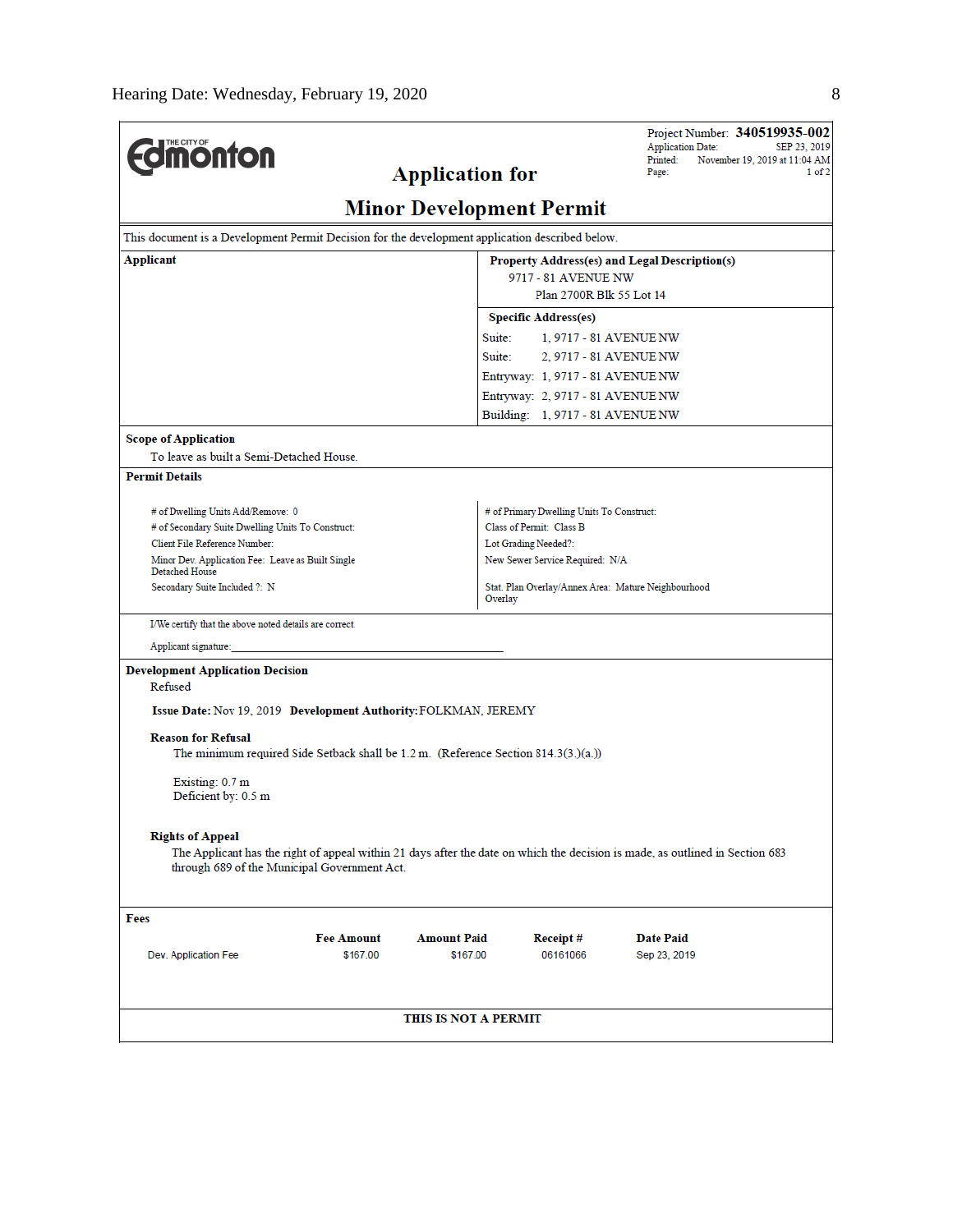| <b>Edmonton</b>    |                             | <b>Application for</b> |          | Project Number: 340519935-002<br><b>Application Date:</b><br>SEP 23, 2019<br>Printed:<br>November 19, 2019 at 11:04 AM<br>$2$ of $2$<br>Page: |
|--------------------|-----------------------------|------------------------|----------|-----------------------------------------------------------------------------------------------------------------------------------------------|
|                    |                             |                        |          |                                                                                                                                               |
| Fees               |                             |                        |          |                                                                                                                                               |
| Total GST Amount:  | <b>Fee Amount</b><br>\$0.00 | <b>Amount Paid</b>     | Receipt# | <b>Date Paid</b>                                                                                                                              |
| Totals for Permit: | \$167.00                    | \$167.00               |          |                                                                                                                                               |
|                    |                             |                        |          |                                                                                                                                               |
|                    |                             |                        |          |                                                                                                                                               |
|                    |                             |                        |          |                                                                                                                                               |
|                    |                             |                        |          |                                                                                                                                               |
|                    |                             |                        |          |                                                                                                                                               |
|                    |                             |                        |          |                                                                                                                                               |
|                    |                             |                        |          |                                                                                                                                               |
|                    |                             |                        |          |                                                                                                                                               |
|                    |                             |                        |          |                                                                                                                                               |
|                    |                             |                        |          |                                                                                                                                               |
|                    |                             |                        |          |                                                                                                                                               |
|                    |                             |                        |          |                                                                                                                                               |
|                    |                             |                        |          |                                                                                                                                               |
|                    |                             |                        |          |                                                                                                                                               |
|                    |                             |                        |          |                                                                                                                                               |
|                    |                             |                        |          |                                                                                                                                               |
|                    |                             |                        |          |                                                                                                                                               |
|                    |                             |                        |          |                                                                                                                                               |
|                    |                             |                        |          |                                                                                                                                               |
|                    |                             |                        |          |                                                                                                                                               |
|                    |                             |                        |          |                                                                                                                                               |
|                    |                             |                        |          |                                                                                                                                               |
|                    |                             |                        |          |                                                                                                                                               |
|                    |                             | THIS IS NOT A PERMIT   |          |                                                                                                                                               |